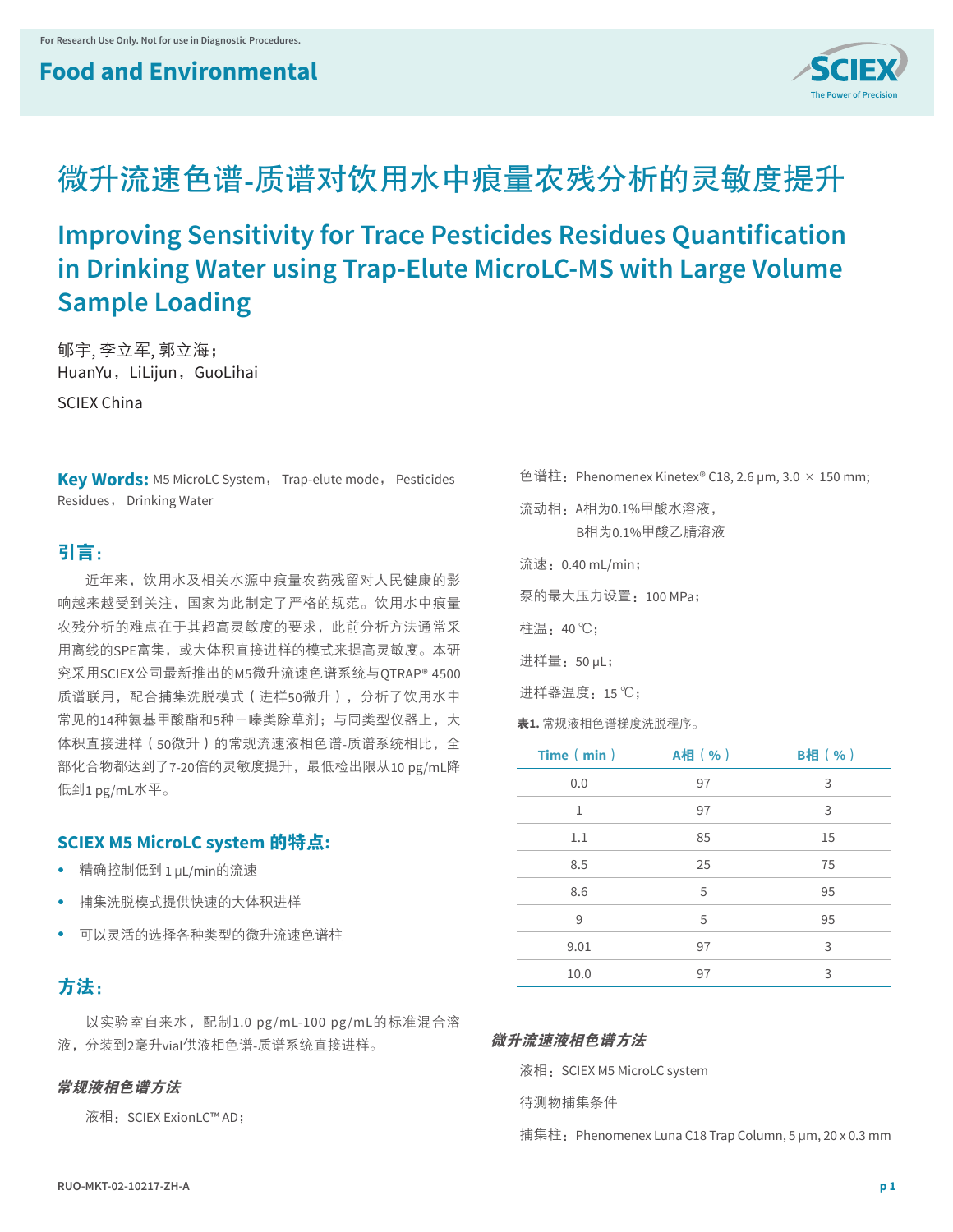

| B相为0.1%甲酸乙腈溶液          |
|------------------------|
| 流速: 0.05 mL/min;       |
| 进样量: 50 µL;            |
| 进样器温度:15 ℃;            |
| <b>表2.</b> 微升流速色谱捕集程序。 |

流动相:A相为0.1%甲酸水溶液,

| Time (min) | A相 (%) | <b>B相</b> (%) |
|------------|--------|---------------|
| 0.0        | 97     |               |
| $1.5*$     | 97     |               |
|            | 97     |               |

\*1.5分钟启动Gradient 1分析

#### 微升流速色谱分析条件

流动相: A相为0.1%甲酸水溶液,

B相为0.1%甲酸乙腈溶液

流速:0.01mL/min;

泵的最大压力设置:69MPa(10000psi);

柱温:40 ℃;

表**3.** 微升流速色谱分析梯度洗脱程序。

| Time (min) | A相(%) | <b>B相(%)</b> |
|------------|-------|--------------|
| 0.0        | 97    | 3            |
| 3          | 65    | 35           |
| 4          | 10    | 90           |
| 5          | 10    | 90           |
| 5.1        | 97    | 3            |
|            | 97    | 3            |

## 质谱条件

农残分析采用仪器为SCIEX OTRAP® 4500, Turbo V离子源, ESI 正模式,多反应监测(MRM)条件列表见表5(MRM参数在常规色 谱和微升流速色谱条件下相同),离子源在微升流速模式下需要 更换喷针为microLC hybrid electrode(25 µm ID),离子源的源/气 参数对比见表4:

表**4.** 常规色谱和微升流速色谱的源气参数对比。

| 参数                   | 常规色谱   | 微升流速色谱 |
|----------------------|--------|--------|
| Curtain Gas (CUR)    | 35     | 25     |
| Collision Gas        | Medium | Medium |
| Ion Spray voltage    | 5000   | 5000   |
| Temperature (TEM)    | 500    | 150    |
| Ion source Gas (GS1) | 50     | 20     |
| Ion source Gas (GS2) | 60     | 30     |

因为微升流速色谱的流速通常只有常规色谱的30-50分之一, 对应的离子源气体(GS1,GS2)和汽化温度(TEM)也相应的降 低。

## 结果讨论:

常规液相色谱质谱分析 10-100 pg/mL的饮用水基质标准曲线 (各点浓度为10,20,50,70,100),微升流速液相色谱质谱 分析 1-100 pg/mL的饮用水基质标准曲线 ( 各点浓度为1, 2, 5, 10,20,50,70,100)。



图**1.** 100 pg/mL的饮用水基质标准色谱图(上: 常规色谱, 下:微升流速色 谱), 图的坐标归一为横坐标7分钟, 纵坐标1×10 E6, 可见微升流速色谱的 灵敏度比常规色谱显著提升。

分析色谱柱:Phenomenex Kinetex® XB-C18 Column, 2.6 µm,  $50 \times 0.3$  mm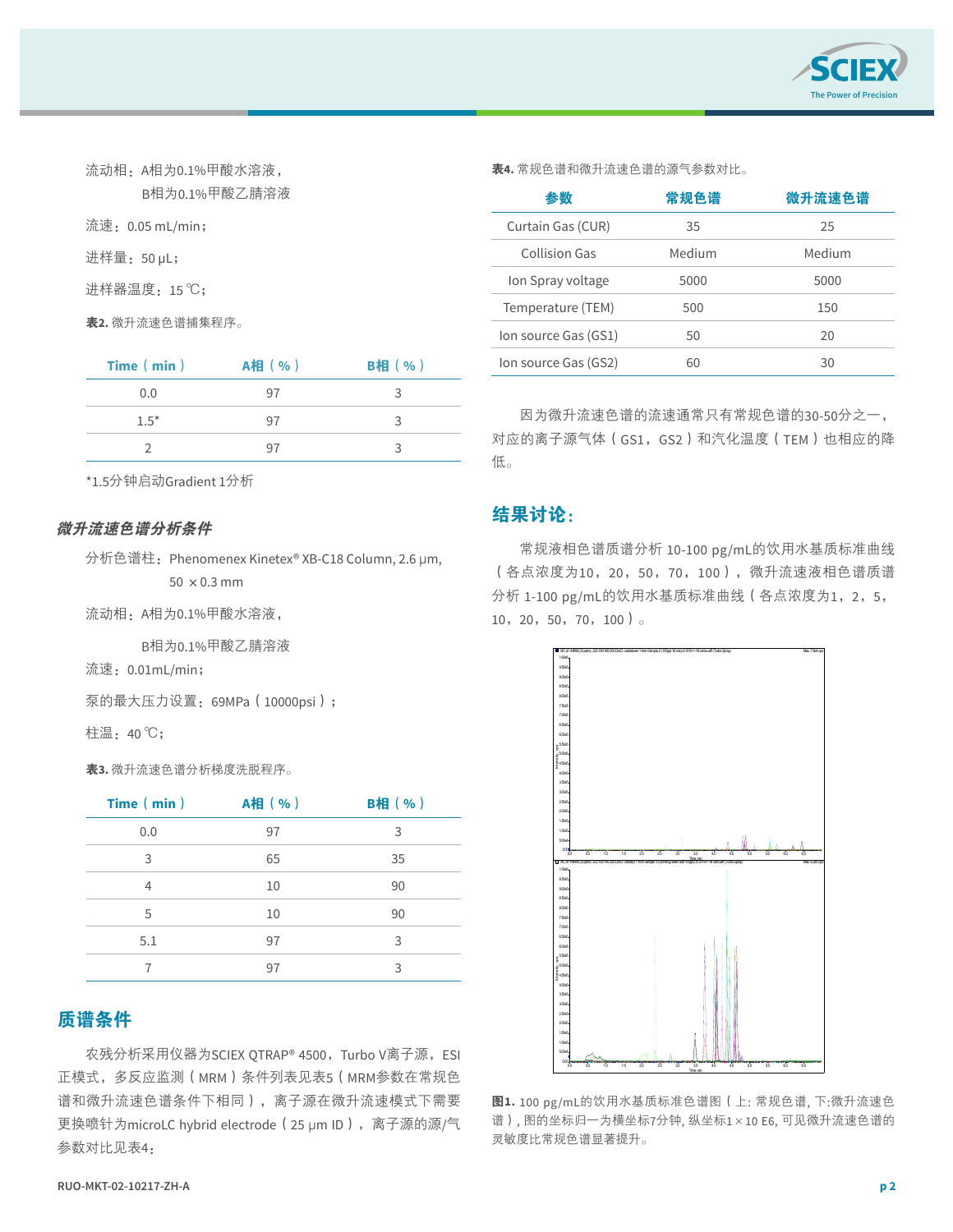

表**5.** 多反应监测(MRM)条件列表。

| 中文名   | Q1                             | Q3    | ID                     | DP | <b>CE</b> |
|-------|--------------------------------|-------|------------------------|----|-----------|
|       | carbofuran 1<br>165.0<br>222.1 |       | 40                     | 17 |           |
| 克百威   | 222.1                          | 123.0 | carbofuran 2           | 40 | 28        |
| 3-羟基克 | 238.1                          | 181.1 | 3-hydroxy carbofuran 1 | 30 | 17        |
| 百威    | 238.1                          | 163.0 | 3-hydroxy carbofuran 2 | 30 | 23        |
|       | 202.1                          | 145.0 | carbaryl 1             | 20 | 16        |
| 甲萘威   | 202.1                          | 127.0 | carbaryl 2             | 20 | 38        |
|       | 210.0                          | 111.0 | propoxur 1             | 20 | 19        |
| 残杀威   | 210.0                          | 168.0 | propoxur 2             | 20 | 12        |
|       | 194.1                          | 137.1 | 2,3,5-trimethacarb 1   | 25 | 17        |
| 混杀威   | 194.1                          | 122.0 | 2,3,5-trimethacarb 2   | 25 | 35        |
|       | 239.1                          | 182.1 | pirimicarb 1           | 40 | 21        |
| 抗蚜威   | 239.1                          | 195.1 | pirimicarb 2           | 40 | 20        |
|       | 208.1                          | 151.1 | promecarb 1            | 25 | 13        |
| 猛杀威   | 208.1                          | 109.0 | promecarb 2            | 25 | 22        |
|       | 226.1                          | 169.0 | mercaptodimethur 1     | 25 | 13        |
| 甲硫威   | 226.1                          | 121.0 | mercaptodimethur 2     | 25 | 25        |
|       | 166.0                          | 109.0 | metocarb 1             | 20 | 16        |
| 速灭威   | 166.0                          | 94.0  | metocarb 2             | 20 | 40        |
|       | 194.1                          | 95.0  | isoprocarb 1           | 30 | 20        |
|       | 异丙威<br>194.1<br>152.0          |       | isoprocarb 2           | 30 | 12        |
| 仲丁威   | 208.1                          | 95.0  | fenobucarb 1           | 30 | 19        |
|       | 208.1                          | 152.0 | fenobucarb 2           | 30 | 12        |
|       | 214.0                          | 157.0 | carbanolate 1          | 25 | 15        |
| 氯灭杀威  | 214.0                          | 121.0 | carbanolate 2          | 25 | 29        |
| 恶虫威   | 224.1                          | 167.0 | bendiocarb 1           | 25 | 13        |
|       | 224.1                          | 109.0 | bendiocarb 2           | 25 | 25        |
|       | 208.0                          | 116.0 | aldicarb 1             | 20 | 14        |
| 涕灭威   | 208.0                          | 89.0  | aldicarb <sub>2</sub>  | 20 | 20        |
| 西玛津   | 202.0                          | 132.0 | Simazine 1             | 80 | 25        |
|       | 202.0                          | 124.0 | Simazine 2             | 80 | 25        |
| 莠去津   | 216.0                          | 174.0 | Atrazine 1             | 80 | 23        |
|       | 216.0                          | 104.0 | Atrazine 2             | 80 | 39        |
|       | 226.0                          | 142.0 | Prometon 1             | 80 | 33        |
| 扑灭通   | 226.0                          | 86.0  | Prometon 2             | 80 | 39        |
| 莠灭净   | 228.0                          | 186.0 | Ametryn 1              | 80 | 25        |
|       | 228.0                          | 96.0  | Ametryn 2              | 80 | 35        |
|       | 230.0                          | 146.0 | Propazine 1            | 80 | 29        |
| 扑灭津   | 230.0                          | 188.0 | Propazine 2            | 80 | 19        |



图2. 克百威的10-70 pg/mL的饮用水基质标准积分色谱图(上: 常规色谱, 下: 微升流速色谱)。



微升流速色谱)。 いんしんしょう しんしゅう しんこうしゅう **图3.** 莠去津的10-70 pg/mL的饮用水基质标准积分色谱图(上: 常规色谱, 下:

结果显示, 微升流速色谱对所分析的19种农药残留(含14种氨 基甲酸酯类杀虫剂和5种三嗪类除草剂)有7-20倍的增强效果. 两种 模式下的线性和曲线斜率以及增强因子(以曲线斜率比值评估) 汇总到表6。

## 结论**:**

本研究显示, 采用捕集洗脱模式的M5 MicroLC-MS系统, 可以在 进样量和分析时间相同(和常规液相色谱方法相比,M5多加了捕 集时间,但分析梯度更短)的情况下,给多种农残带来7-20倍的信 号增强,将这些农残在饮用水的检测下限从10pg/mL下降到1pg/mL 水平,适用于水质类样品中痕量的残留监控。

M5 MicroLC-MS系统标配捕集洗脱模式,适合直接分析大体 积水样;由于其流动相流速比常规色谱模式下降了40倍,采用M5 MicroLC-MS系统还有减少流动相消耗,降低实验室成本的优势。